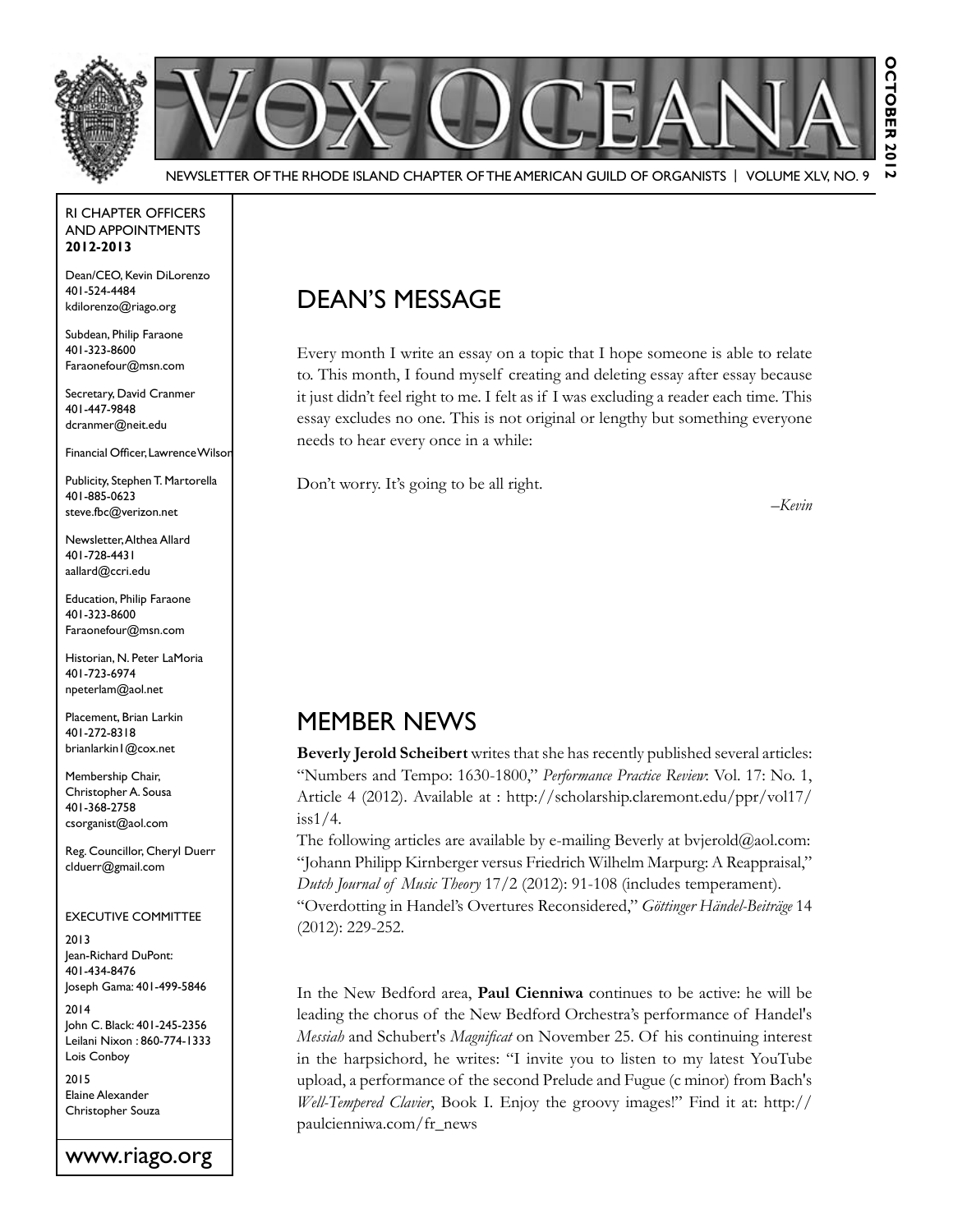# A DUET OF ORGAN RECITALS CHRISTOPHER GAGE / JOYCE JONES

*Sponsored by RI Chapter, American Guild of Organists*



The First Baptist Church in America Sunday October 21, 4:00 pm 75 North Main Street Providence 401.454.3418

> After receiving critical acclaim for his first recital here, Mr. Gage, Director of Music at Twelve Corners Presbyterian Church, Rochester, New York, returns for his second recital at The First Baptist Church in America.



St. Joseph's Church Sunday October 28, 3:00 pm Broadway & Mann Newport 401.847.0065

"organ-playing Rose of Texas" - New York Sun "vibrant and elegant" - The American Organist Joyce Jones is the Bowden Professor of Music and Organist in Residence at Baylor University.

# Free Admission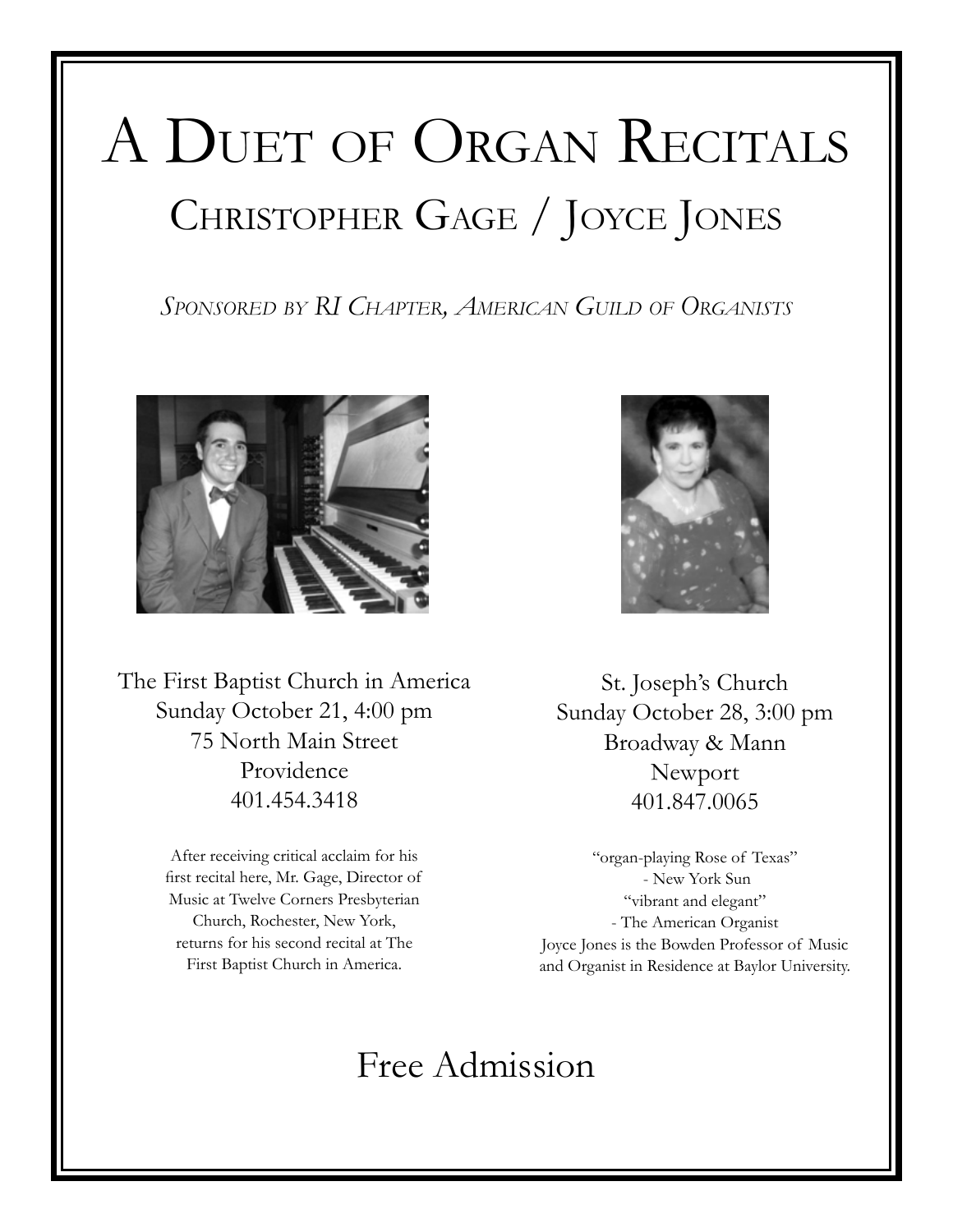# **EVENTS**

**Sunday, October 14, 3:30 pm:** Museum Concerts *At Court with Bach and Couperin*. **Kathryn Roth**, traverse; **Douglas Kelley**, viola da gamba; **Frederick Jodry**, harpsichord. Bach Sonatas, Couperin's *Premier Concert Royal*, Rameau's *Pieces de clavecin en concerts*. The First Unitarian Church, One Benevolent Street, Providence. General \$25 (\$23 in advance). Senior \$22, Student \$8. Buy a Subscription and receive two free tickets to bring friends to a concert of your choice! www. museumconcerts.org.

**Sunday, October 14, 4:00 pm: Philip Martorella**, Piano and Organ, performing "A Pops Concert with Classical Masterpieces" from Billy Joel to Claude Debussy with **John Faiola**, vocals. Works by Bach, Chopin, Debussy, Liszt, Puccini, Vierne, Widor, Joel, John, Joplin , Lennon-McCartney, Webber, Wildhorn and others. First Lutheran Church, 124 Division St., East Greenwich. Adults \$15; Seniors \$12; Children \$8. 401-884-5572

**Sunday, October 21, 4:00 pm (RIAGO event):** Prize winning organist **Christopher Gage** appears on the Foley-Baker organ at The First Baptist Church in America, 75 North Main Street Providence playing Max Reger *Introduction and Passacaglia in D Minor*, Paul Hindemith *Sonata II* (1937), Johannes Matthias Michel (b. 1962) *Organ, Timbrel, and Dance* on jazz idioms, Dieterich Buxtehude *Praeludium in D Major* (BuxWV 139), Johann Sebastian Bach *Passacaglia in C Minor* (BWV 582). http://www.firstbaptistchurchinamerica. org/?page\_id=152

**Sunday, October 21, 5:30 pm:** *Concert in Thanksgiving for the Ministry of the Rt. Rev. Geralyn Wolf, Twelfth Bishop of Rhode Island*. **Alexey Shabalin**, violin; **Daniel Harp**, cello; **James Busby**, organ. J.S. Bach: *Praeludium und Fuga in G-dur, BWV 541, Sonata IV in E-mol, BWV 528*; Siegfred Karg-Elert: *Fuge, Kanzone und Epilog, Op. 85, No. 3*; Josef Rheinberger: *Suite für Orgel, Violine und Violoncello, Op. 149*. S. Stephen's Church, 114 George Street, Providence; www.sstephens.org; 401-421-6702.

**Sunday, October 28, 3:00 pm (RIAGO event):** International artist **Joyce Jones** presents a recital on the historic Aeolian-Skinner at St. Joseph Church in Newport. Joyce Jones is the Joyce Oliver Bowden Professor of Music, Professor of Organ and Organist in Residence at Baylor University. She earned the Doctor of Musical Arts degree from the University of Texas and a Master of Sacred Music degree in composition from Southwestern Baptist Theological Seminary, which presented her with its Distinguished Service Award in 1989. She has recorded for Word, Rosenhaus, and Motette Records. She is a Fellow of the American Guild of Organists and the composer of numerous published works.

**Sunday, October 28, 2:00 pm:** Music Series event *Happy 150th, Monsieur Debussy*. Roger Williams University piano faculty **Nancy Nicholson** and friends present a concert to celebrate the 150th birthday of the French Impressionist composer Claude Debussy, whose influence on music continues to this day. The piano, voice, and clarinet trio will perform Debussy piano solos, songs for voice, and the jazzy *Rhapsodie for Clarinet*. Free; the Performing Arts Center is located on the North side of campus, near the School of Law. Use the North Entrance to campus. The Performing Arts Center will be on your right and parking will be on the left, just after the entrance, One Old Ferry Road, Bristol, RI, info: 401-254-3626.

**Sunday October 28, 4:00 pm:** Ecclesia Consort, **Pierre Masse**, Director, sings Palestrina at the Church of the Blessed Sacrament, 179 Academy Avenue, Providence, featuring the *Missa Papae Marcelli, Stabat Mater Dolorosa, Nunc Dimittis a 8*, and the *Ave Maria*, free and open to all; for further info contact Pierre Masse at 401-339-2575 or visit www.ecclesiaconsort.org

**Sunday, November 4, 3:00 pm: Chris Turner**, harmonica in concert with **Geoffrey Greene**, piano and organ. Premiere performance of Turner's complete *Southern Cross Suite*. Newman Congregational Church, 100 Newman Avenue, Rumford. Suggested donation: \$5. Reception to follow. 401- 434-4742. (*See flyer.*)

#### **Worcester Event:**

**Friday, November 16, 7:30 pm:** Organ and Brass Gala Concert featuring Worcester Polytechnic Institute Brass and Percussion Ensemble, Douglas Weeks, conductor; William Ness, organist. Music by Giovanni Gabrieli, Peter Dickinson, Josef Rheinberger and Dmitri Shostakovich's *Symphony no. 5*. Reuter/Gilbert organ 86 ranks. Free. Handicapped accessible. First Baptist Church, 111 Park Avenue, Worcester, MA. 508- 755-6143 x227